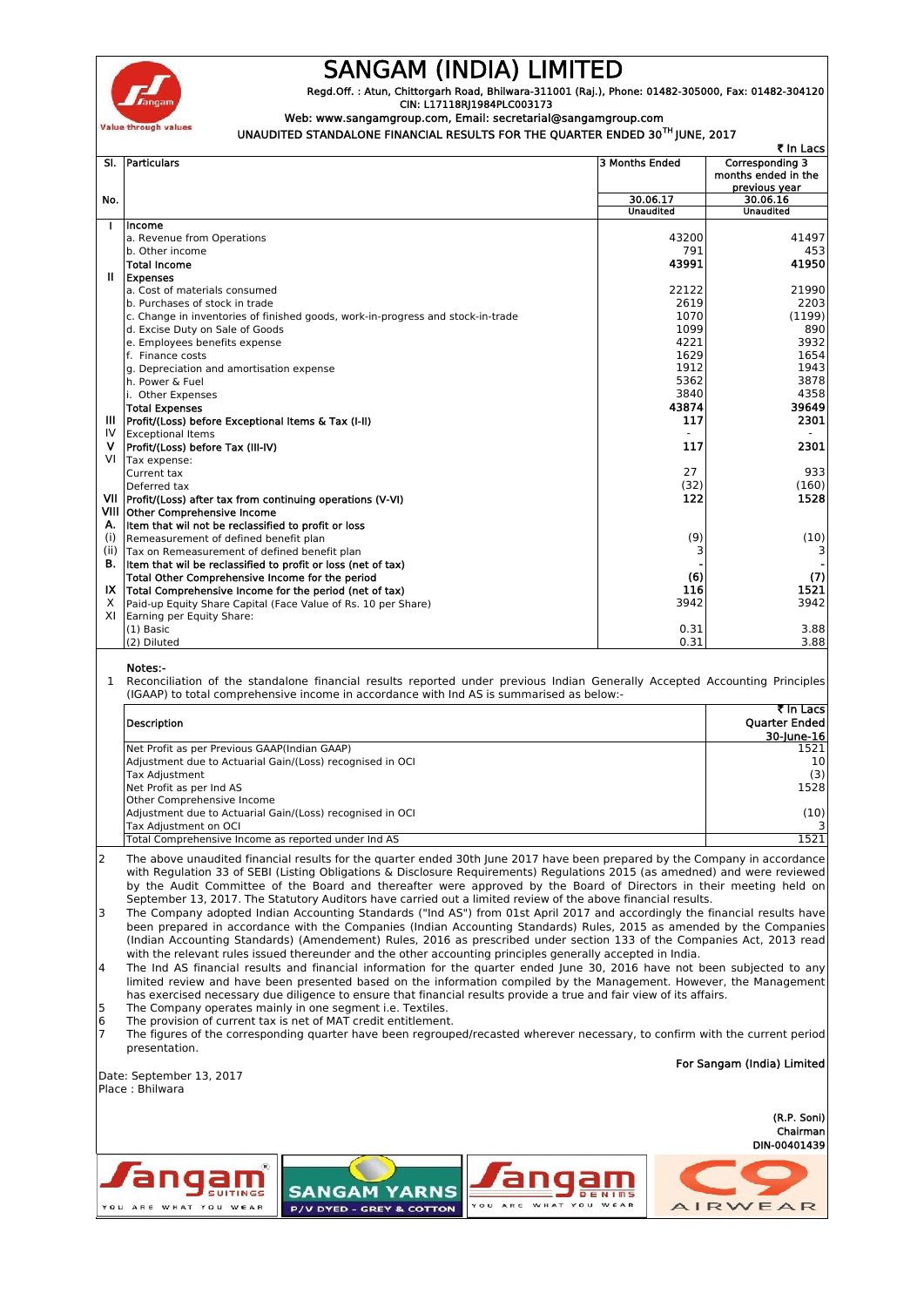## INDEPENDENT AUDITOR'S REVIEW REPORT ON REVIEW OF INTERIM **FINANCIAL RESULTS**

To. The Board of Directors. Sangam India Limited, Atun, Chittorgarh Road, Bhilwara-311001.

1. We have reviewed the unaudited Standalone financial results of Sangam India Limited ("the Company"), for the quarter ended June 30, 2017 which are included in the accompanying 'Unaudited financial results for Quarter ended June 30, 2017 together with the notes thereon (the "Statement").

This Statement has been prepared by the Company's Management pursuant to Regulation 33 of the Securities Exchange Board of India (Listing Obligations and Disclosure Requirements) Regulations, 2015 (the "Listing Regulations, 2015"), which has been initialled by us for identification purposes. The Statement is the responsibility of the Company's Management and has been approved by its Board of Directors. Our responsibility is to issue a report on this Statement based on our review.

- 2. We have conducted our review in accordance with the Standard on Review Engagements (SRE) 2410, "Review of Interim Financial Information performed by the Independent Auditor of the Entity" issued by the Institute of Chartered Accountants of India. This Standard requires that we plan and perform the review to obtain moderate assurance as to whether the Statement is free of material statement.
- 3. A review is limited primarily to inquiries of group personnel and an analytical procedure applied to financial data and thus provides less assurance than an audit. We have not performed an audit and accordingly, we do not express an audit opinion.
- 4. We draw attention to the following matters:
- (a) Note 3 to the Statement which states that the Company has adopted Ind AS for the financial year commencing from April 1, 2017 and accordingly, the Statement has been prepared by the Company's Management in compliance with Ind AS.
- (b) We were neither engaged to review, nor have we reviewed the comparative figures including the reconciliation to the Total Comprehensive Income for the quarter ended